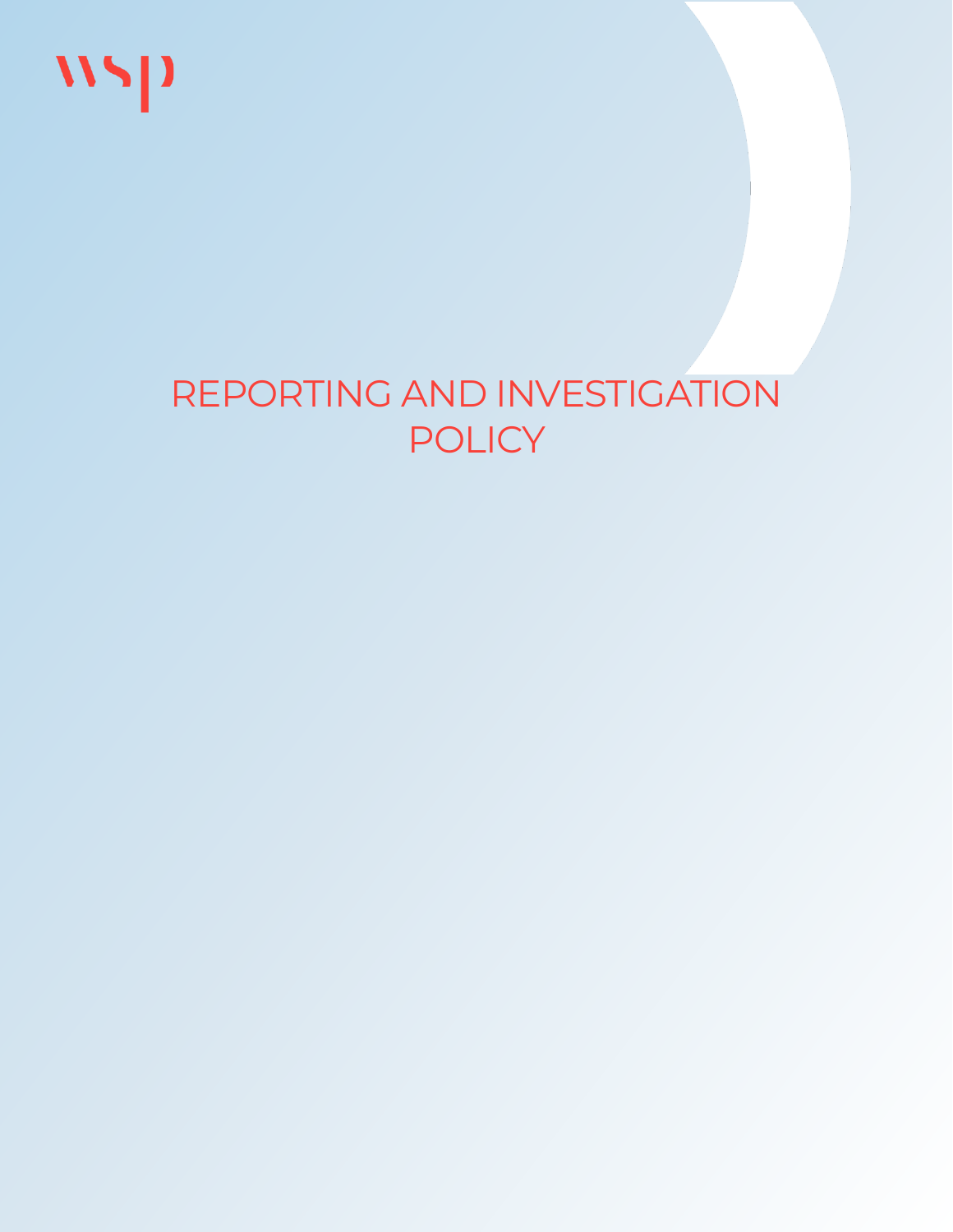# WSP

# Table of contents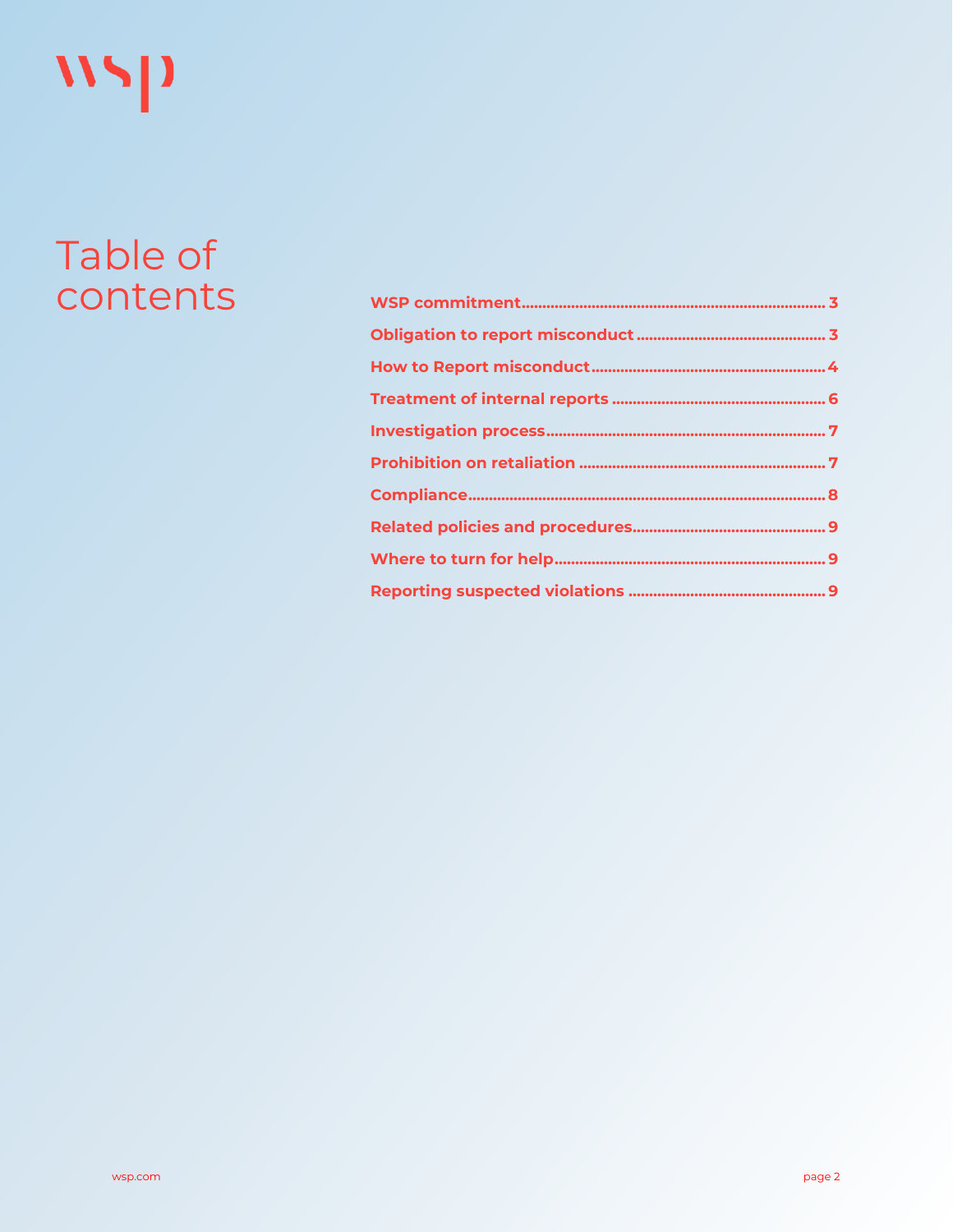

#### <span id="page-2-0"></span>**WSP COMMITMENT**

This *Reporting and Investigations Policy* (the "**Policy**") supports WSP's commitment to putting ethics at the centre of all we do and to enhancing the welfare, safety, and wellbeing of our Employees, business partners, and wider communities.

This Policy applies to WSP Global Inc. and its subsidiaries, and to all employees, including directors, officers, independent contractors and other persons subject to an employment-type relationship with WSP ("**Employees**"). Additionally, any third party may report potential breaches to WSP's Code of Conduct or to applicable laws and regulations pursuant to the terms of this Policy.

It is to be read together with the Code of Conduct (the "**Code**") and its underlying policies. The terms in this Policy have the same meaning as those defined in the Code.

#### PURPOSE

The purpose of this Policy is to state WSP's commitment to…

- 1. Encourage a "Speak Up" culture by explaining how we treat allegations of misconduct.
- 2. Implement sound governance for consistent, fair and effective internal investigations.
- 3. Prevent retaliation against any individuals who file reports or participate in an investigation.
- 4. Comply with relevant applicable laws, including those that protect people who report misconduct, sometimes called "whistleblowing" laws, directives, or regulations, and those that govern the management of certain forms of data.

#### <span id="page-2-1"></span>**OBLIGATION TO REPORT MISCONDUCT**

Employees must act in accordance with WSP's guiding principles, Code and policies, and perform their duties with honesty and integrity in all areas, including those not specifically addressed by our Code or policies.

Employees must report any work-related conduct which appears inappropriate or unlawful. Examples of misconduct include:

- ― Actions that violate the law,
- ― Fraud, theft, improper accounting, money laundering or false claims,
- ― Corruption, conflicts of interest, kickbacks, and bribery,
- ― Unfair competition and insider trading,
- ― Actions that pose serious environmental risk,
- ― Actions that endanger health, safety, labour, or civil rights,
- ― Breach of data protection, confidentiality, privacy, or IT security,
- ― Improper interpersonal behavior such as violence, discrimination, harassment, and sexual harassment,
- ― Any other conduct that violates or encourages other Employees to violate our Code or policies.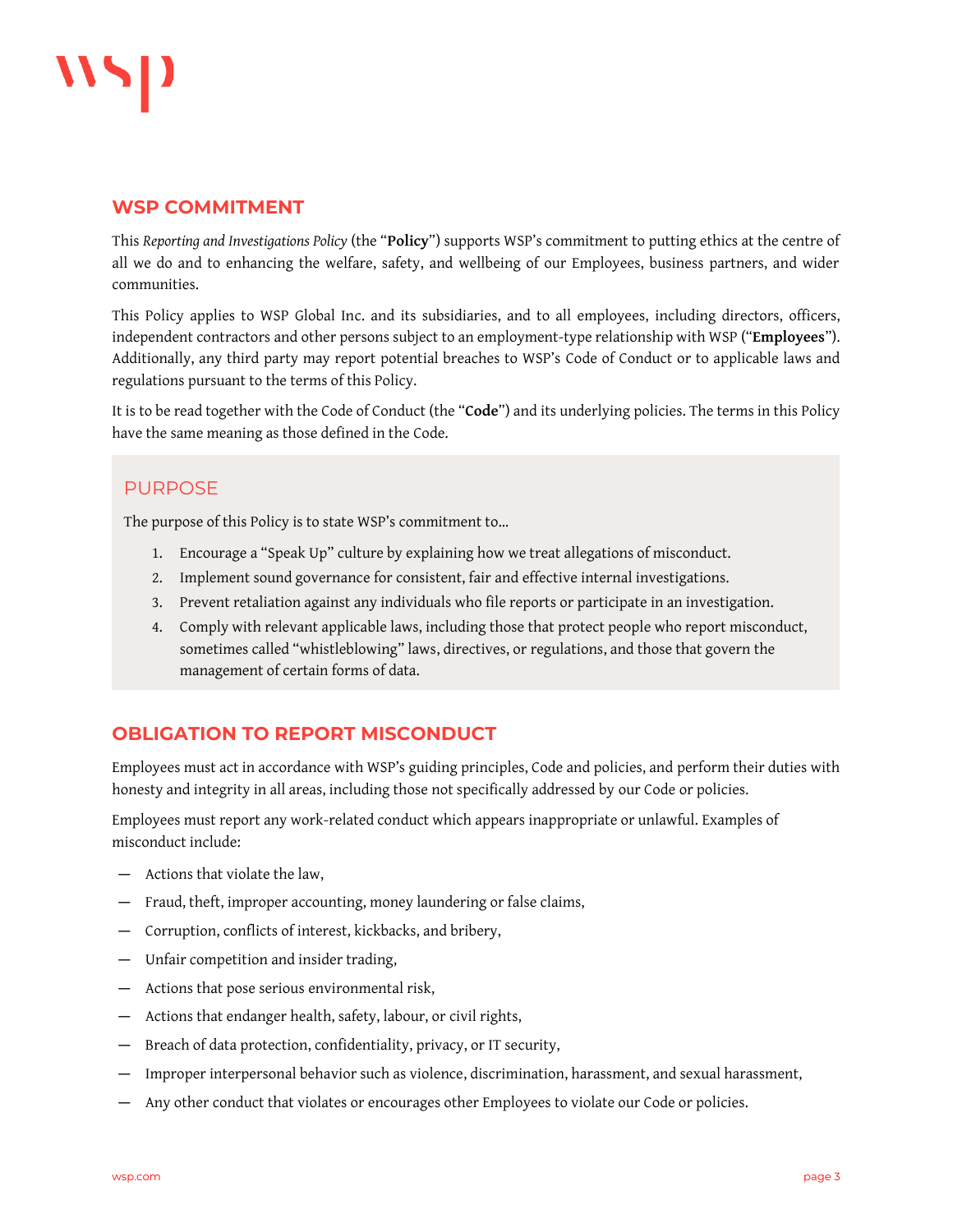### *Q&A*

#### **When should I report?**

File the report as soon as **potential misconduct** is identified. You do not need to prove an allegation or conduct your own investigation before filing. Both delayed reports and information investigations can impede the company's ability to effectively address the matter.

#### **Why should I report?**

#### Because…

- (1) It's the right thing to do.
- (2) You are enabling a faster resolution.
- (3) You can file anonymously.
- (4) Your report will be reviewed and, where necessary, investigated in a fair, objective, and independent manner.

#### <span id="page-3-0"></span>**HOW TO REPORT MISCONDUCT**

We encourage Employees to report concerns of misconduct through any of the below channels. Third parties may also report a concern through these channels.

Health and Safety incidents should be reported in accordance with Standard 103 - [Reporting Requirements.](http://intranet.wspgroup.com/Documents/WSP-GENIVAR/EN/Policies/Health,%20Safety%20and%20Wellbeing/Standards/Standard%20103%20September%202020%20Update/Standard%20103%20-%20Reporting%20Requirements%20-%20Final.pdf)

#### **INTERNAL RECIPIENTS**

Concerns can be reported to the following internal recipients:

- ― A manager,
- ― A Human Resources representative,
- ― A regional Ethics and Compliance representative,
- ― An Internal Audit representative,
- ― The Director, Ethics and Compliance Monitoring and Investigations,
- ― The Chief Ethics and Compliance Officer,
- ― The Global Vice President of Internal Audit.

#### **GLOBAL ETHICS INBOX**

Concerns may be reported directly to the Global Ethics and Compliance Office.

**Email:** [ethics@wsp.com](mailto:ethics@wsp.com) **Mail:** Ethics and Compliance Office 1600 René Lévesque Blvd. West, 18th floor Montreal, Quebec Canada H3H 1P9

#### **BUSINESS CONDUCT HOTLINE**

WSP has a Business Conduct Hotline or "whistleblowing hotline" operated by NAVEX EthicsPoint, an independent and secure reporting service. Concerns can be filed anonymously, and both [by telephone](https://intranet.wspgroup.com/Documents/WSP-GENIVAR/EN/Policies/Policies/Whistleblowing%20telephone%20numbers/International%20Freephone%20Numbers-2020.pdf) or by completing an [online form.](https://wsp.ethicspoint.com/) The service is available in many languages, 24 hours a day, 365 days a year.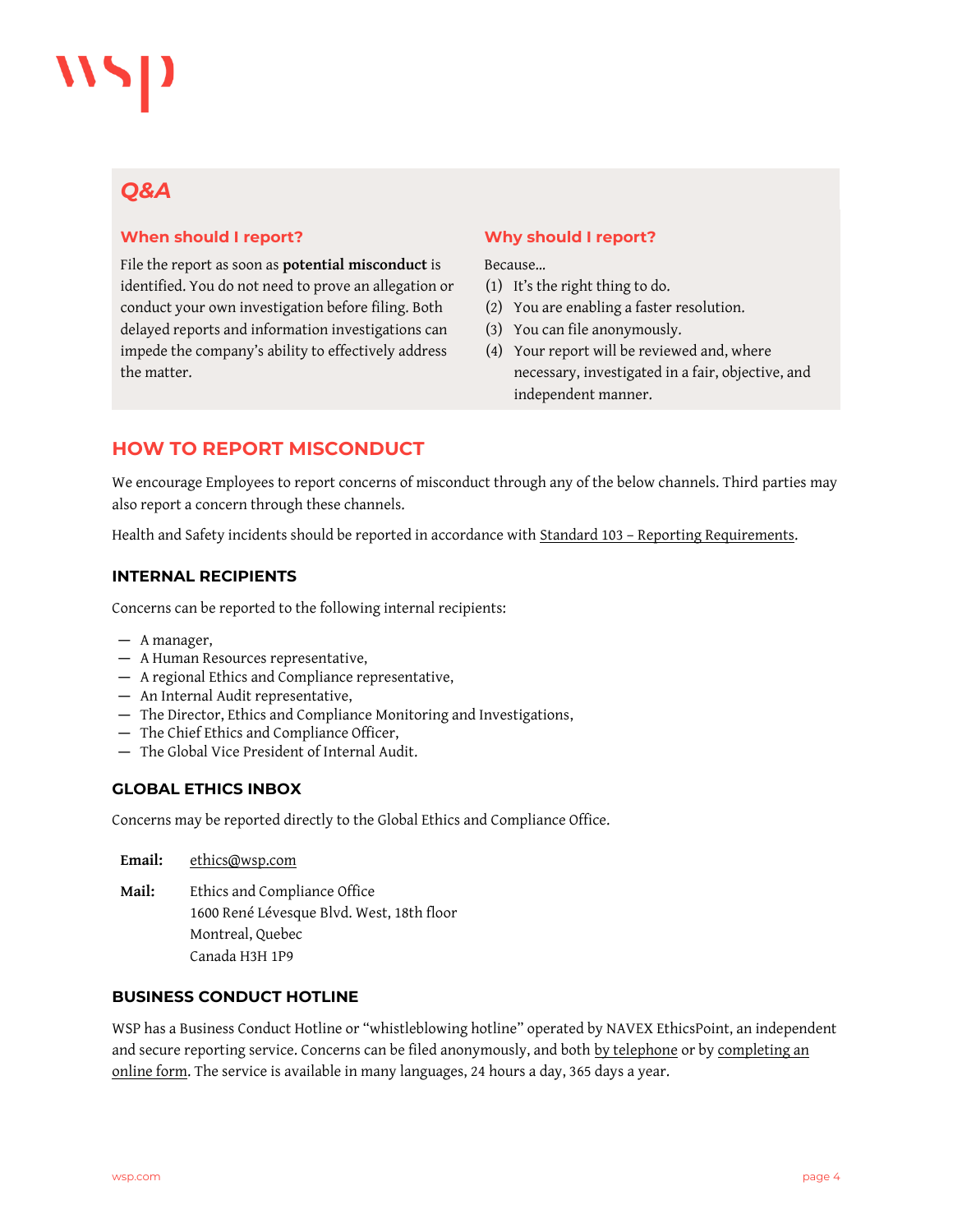### *Q&A*

#### **How will my report be handled?**

Reports and information gathered during an investigation are treated as containing sensitive and/or highly sensitive content. Such information will be handled as confidential, in accordance with our Global Information Handling and Classification Policy and revealed on a need-to-know basis or to facilitate WSP's legal obligations or legitimate business needs.

#### **What kind of measures can be taken when the allegations are true?**

Where an investigation reveals misconduct, appropriate disciplinary actions will be assessed. Disciplinary actions vary depending on the nature, severity, and recurrence of the misconduct.

#### **Will I receive the investigation report?**

In general, no. The person who makes the report is usually contacted by the investigation team after the investigation is complete but is not provided a copy of the report. Investigation reports are confidential and, in some cases, subject to legal privilege. Access to investigation reports is restricted to a need-to-know basis.

#### **Can I report anonymously?**

While we encourage reporters to identify themselves because it helps the investigator to better address allegations raised, reporters can remain anonymous when filing a report on EthicsPoint if allowed by law to do so. All intakes are reviewed promptly and addressed appropriately, according to the nature of the issues, not the identity or anonymity of the reporter

#### **What about the confidentiality of the investigation?**

The identity of the reporting person (or any other information from which their identity could be inferred) is not disclosed to anyone beyond the authorized individuals competent to receive, investigate or follow-up on reports, without explicit consent for the reporting person.

However, in case of necessary and proportionate obligations imposed by regulations or laws (e.g. investigations by national authorities or judicial proceedings), the identity of the reporter(s) may be disclosed. The reporter must be informed prior to the disclosure.

Other examples of measures taken to keep reports and investigations confidential include access restricted record-keeping, limited distribution of the investigation reports on a need-to-know basis.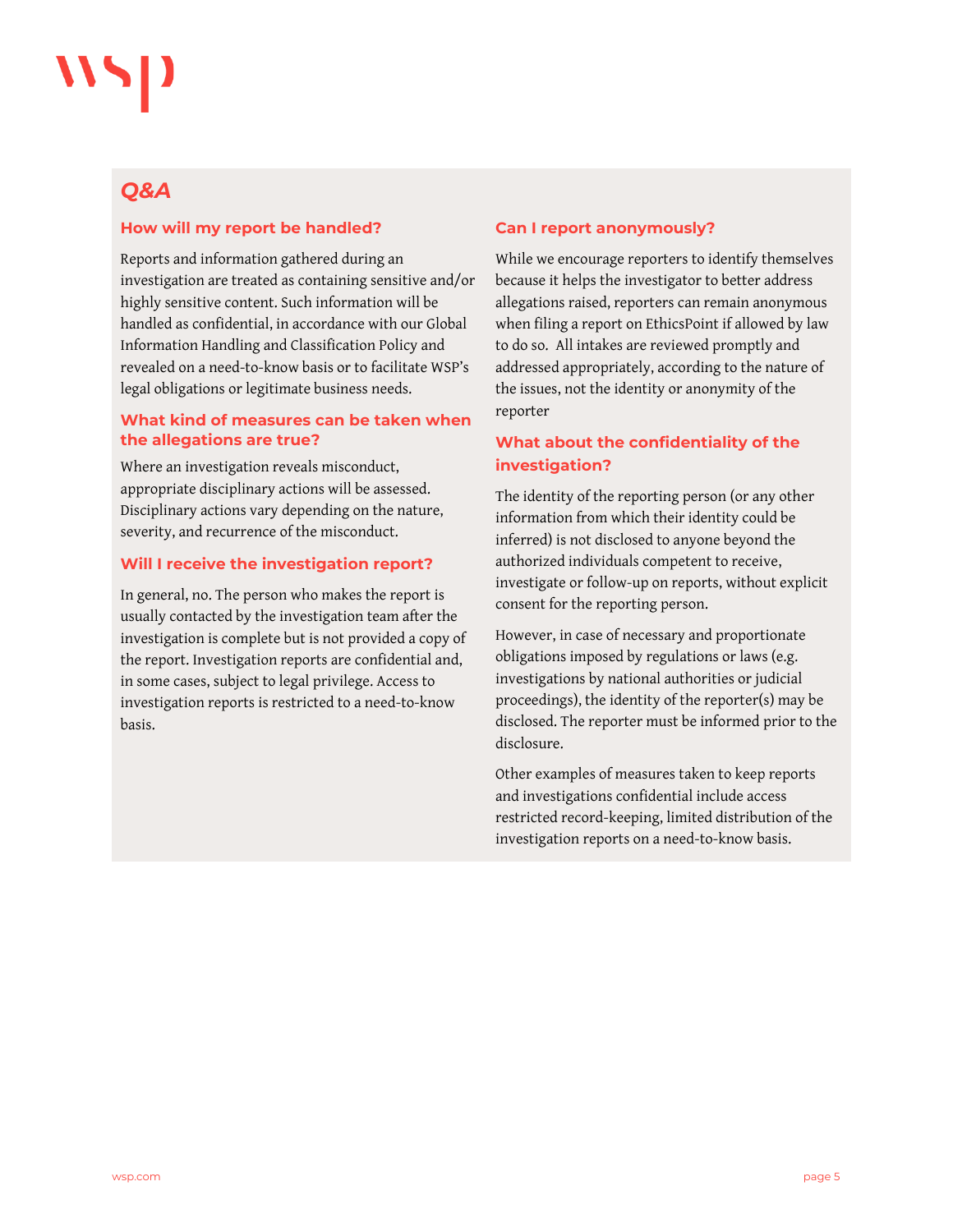

#### **WHAT HAPPENS WHEN YOU CONTACT A REPORTING CHANNEL?**



Note: You may have more than one reporting option available to you at any time. In addition to your options within WSP (hotline, line manager, ethics officer, etc.), you may be embedded with clients who have a reporting line as well, or you may work in a country that has national reporting options. You may naturally use any or all of them, but we encourage you to address your concerns to WSP first.

#### <span id="page-5-0"></span>**TREATMENT OF INTERNAL REPORTS**

Once a report is made, it will be handled through a structured process:



- ― WSP System Administrator
- ― Chief Ethics and Compliance Officer
- ― Global Vice President of Internal Audit
- ― Regional Ethics and Compliance representative
- ― Regional Head of Human Resources for matters pertaining to human resources



**Assignment** of a report to the appropriate reviewer and investigation owner (Ethics and Compliance, Legal, Human Resources or HSE) at the regional or global level is carried out in accordance with WSP's Investigation Guidelines.

**Review** of the report results in an investigation being launched, as needed.



For **Health and Safety** issues, Standard 101 – [Major Incidents Response](http://intranet.wspgroup.com/Documents/WSP-GENIVAR/EN/Policies/Health,%20Safety%20and%20Wellbeing/Standards/Standard%20101%20-%20Major%20Incident%20Response.pdf) an[d Standard 102](http://intranet.wspgroup.com/Documents/WSP-GENIVAR/EN/Policies/Health,%20Safety%20and%20Wellbeing/Standards/Standard%20102%20-%20Incident%20Investigation.pdf) – [Incident Investigations Procedures,](http://intranet.wspgroup.com/Documents/WSP-GENIVAR/EN/Policies/Health,%20Safety%20and%20Wellbeing/Standards/Standard%20102%20-%20Incident%20Investigation.pdf) available on the intranet, will apply.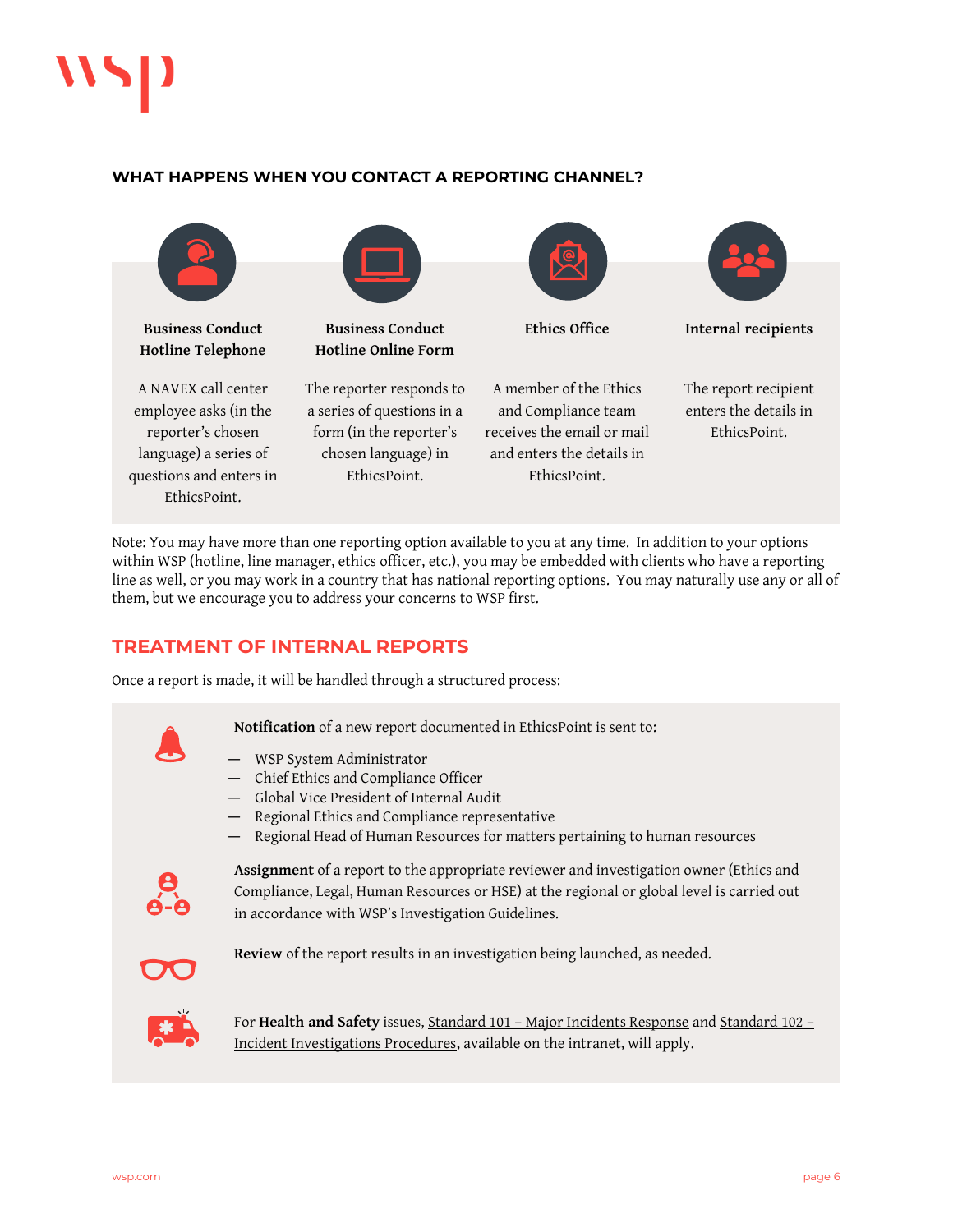

#### <span id="page-6-0"></span>**INVESTIGATION PROCESS**

#### **OBJECTIVE**

The objective of an investigation is to provide facts that form a basis on which to respond to the misconduct. It also helps WSP understand legal rights and liabilities related to the misconduct. It seeks to examine if the concern is well-founded and if any related or similar misconduct exists. An investigation is not a disciplinary or punitive process, though can result in disciplinary action.

#### OBLIGATION TO COOPERATE

Employees must cooperate with investigators who are performing internal investigations fully and in good faith, including by attending meetings and providing information that the investigator requests and that they are legally permitted to share. There may be adverse consequences for people who knowingly provide false or misleading information during an investigation.

#### TIMELINE

The timeline for an investigation depends on its specific circumstances, nature, scope, and seriousness of the allegation. WSP will allocate the necessary time and resources for a thorough investigation process.

#### RESULTING ACTIONS

If the investigation reveals or substantiates misconduct, a critical next step is to respond.

Remediation measures, such as policy updates, implementation or improvement of a procedure or training, may be recommended to address any root causes related to the misconduct. If WSP considers it appropriate, certain matters may be referred to law enforcement, regulators or other external bodies.

Disciplinary measures may result if misconduct is confirmed. Disciplinary measures may also be taken against Employees who failed to respond to misconduct or co-operate with an investigation. Disciplinary action varies depending on the nature and severity of the misconduct and whether the misconduct is recurrent. Disciplinary action may include a verbal or written warning, coaching, a temporary ban on promotions or receiving a bonus, and dismissal.

In countries where a formal committee decides upon disciplinary action, no additional process will be conducted by global management.

Additionally, Employees who have violated the law expose both themselves and WSP to criminal penalties, civil penalties, sanctions, as well as reputational damage.

#### <span id="page-6-1"></span>**PROHIBITION ON RETALIATION**

WSP is committed to a workplace culture where Employees feel safe to raise concerns at any time without fear of retaliation. Employees must not retaliate against anyone who filed a report in good faith or participated in an investigation. WSP's anti-retaliation protection extends to Employees, third party reporters, witnesses, persons who assisted the reporter in the investigations process, persons connected with the reporter who could suffer retaliation, or legal entities owned by the reporter. Acts, threats or attempts of retaliation are a serious violation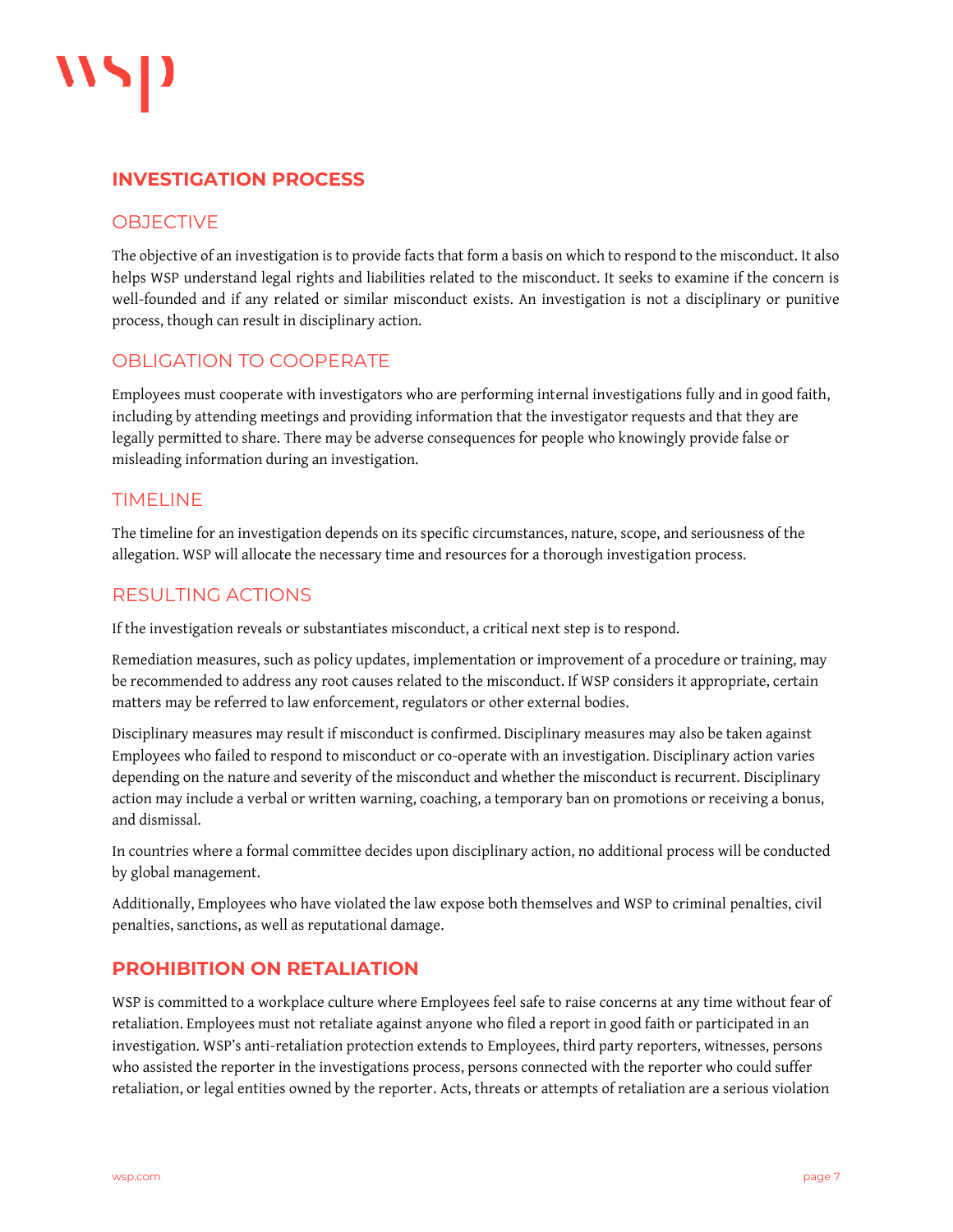

of the Code and will be investigated. Anyone found to have engaged in retaliation will be subject to disciplinary action, up to and including dismissal.

## *Q&A*

#### **What is retaliation?**

Retaliation occurs when adverse action is taken against an employee for reporting misconduct, participating in an investigation, refusing to participate in suspected improper activity or exercising workplace rights protected by law. Examples include:

- Demotion.
- ― Suspension,
- ― Dismissal,
- ― Salary reductions,
- ― Job reassignments,
- ― Failing to promote,
- ― Creating a hostile work environment,
- ― Adversely impacting working conditions,
- ― Denying employment benefits.

#### **What should I do if I fear retaliation?**

Our anti-retaliation policy protects Employees who file a report or cooperate in an investigation. If you are concerned, include a note in your report or directly notify the investigator[, ethics@wsp.com](mailto:ethics@wsp.com) or an [Ethics and Compliance representative.](https://intranet.wspgroup.com/en-GB/Group-Root/Group/Policies/Ethics-Compliance/Team/)

#### **What should I do if I believe someone is experiencing retaliation?**

If you observe or suspect an act of retaliation, you must report the concern immediately through one of the available reporting channels.

#### <span id="page-7-0"></span>**COMPLIANCE**

Compliance with this Policy is required. Failure to comply with this Policy may lead to disciplinary measures, up to and including dismissal of employment.

#### REGIONAL VARIATIONS

Where there is a discrepancy between this Policy and a regional policy or law, the stricter requirements will apply. Examples of regional legal requirements include:

- SWEDEN: Potential misconduct reported through the Business Conduct Hotline must relate to an act or negligence that i) occurs in a work-related context regarding information on misconduct which is of public interest to report or ii) violates EU-rules or national rules supplementing EU-rules. The whistleblowing function therefore cannot be used to report on minor irregularities or a conflict between the reporting person and another employee and/or employer. This must be handled through procedures other than whistleblowing, e.g. an HR case.
- AUSTRALIA: WSP Australia has a policy specifically to comply with Australian whistleblower protection laws, available on the regional intranet.